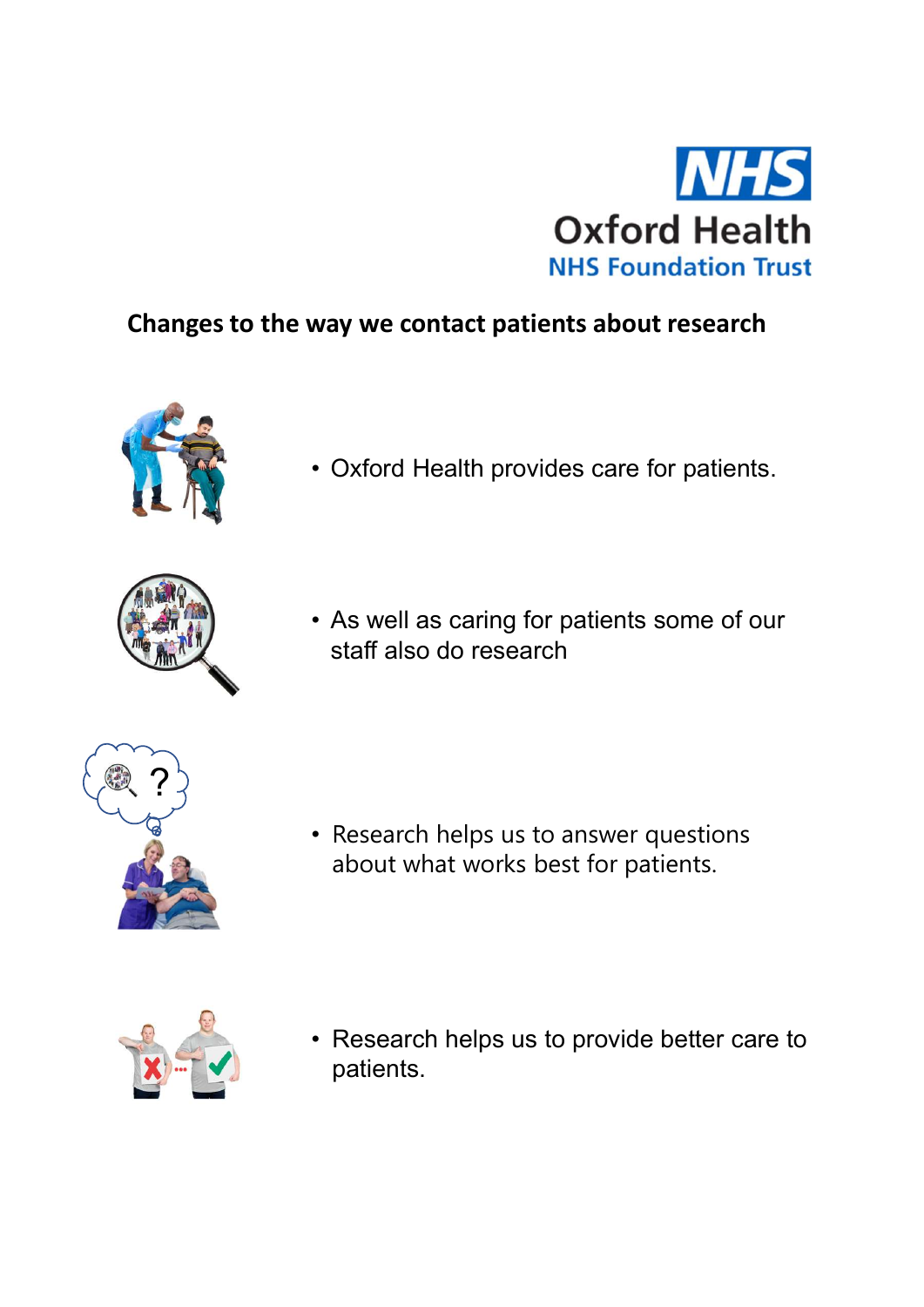



research.



completing a survey.



• Sometimes patients agree to take part in<br>research.<br><br><br><br><br><br><br><br><br><br><br><br>Sometimes taking part in research means<br><br><br>going to an extra appointment. going to an extra appointment.



• Taking part in research can mean<br>
completing a survey.<br>
• Sometimes taking part in research means<br>
going to an extra appointment.<br>
• In the past a member of staff would ask<br>
patients if they were happy to be<br>
contacted a patients if they were happy to be contacted about taking part in research.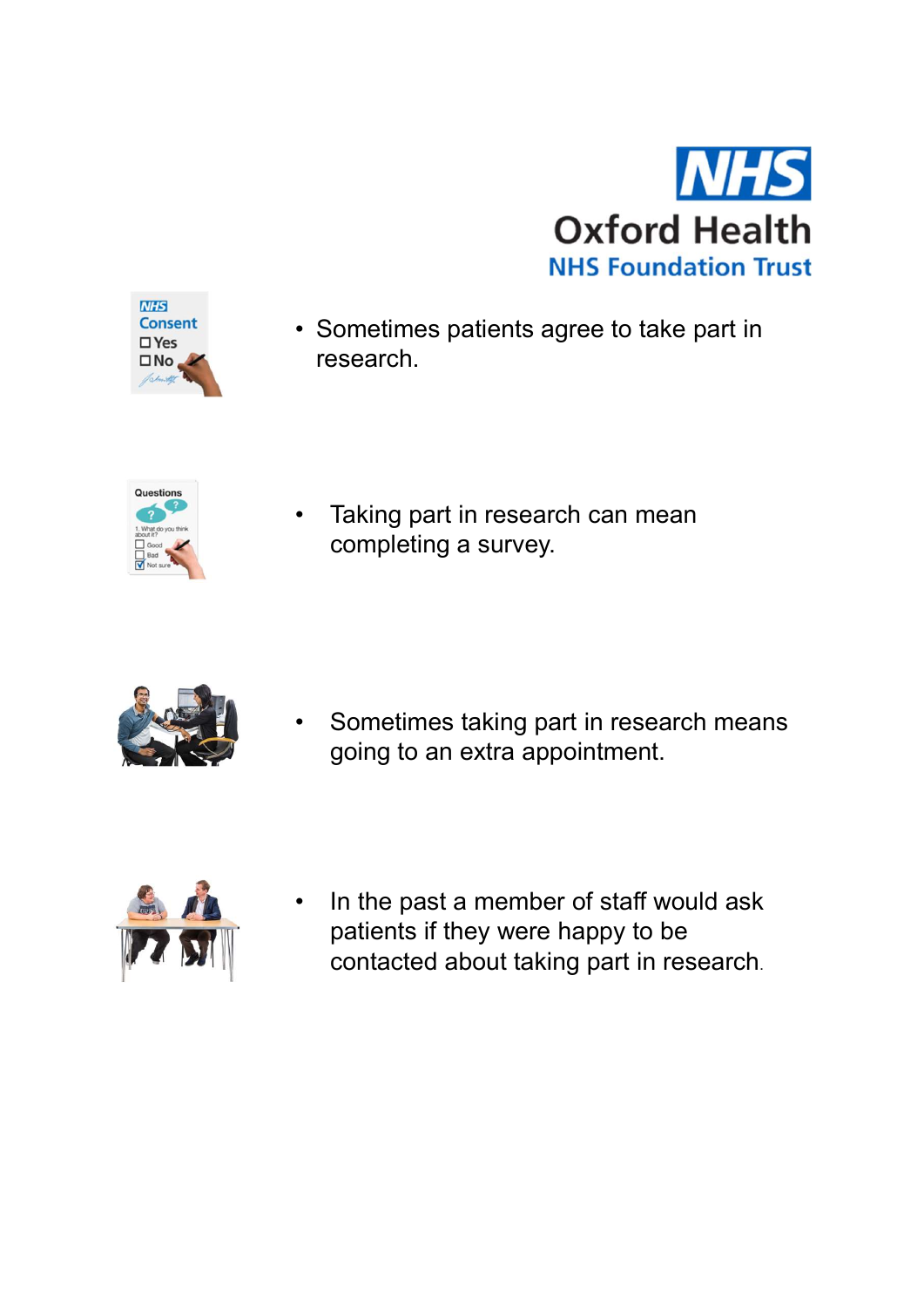



by a researcher and asked to take part in a research project. **Oxford Health**<br>• Patients who agreed could be contacted<br>by a researcher and asked to take part in<br>• The want everyone to have the chance to<br>take part in research



take part in research



• Patients who agreed could be contacted<br>by a researcher and asked to take part in<br>a research project.<br>• We want everyone to have the chance to<br>take part in research<br>• So more people can hear about taking part<br>in research. in research. We have changed the way we contact patients about research.



• We want everyone to have the chance to<br>take part in research<br>
• So more people can hear about taking part<br>
in research. We have changed the way we<br>
contact patients about research.<br>
• We will now contact all our patients We want everyone to have the chance to<br>take part in research<br>i research. We have changed the way we<br>ontact patients about research.<br>We will now contact all our patients about<br>research, even if a member of staff has not<br>ask asked them for permission. It is always up to you whether you would like to take part in research we tell you about.